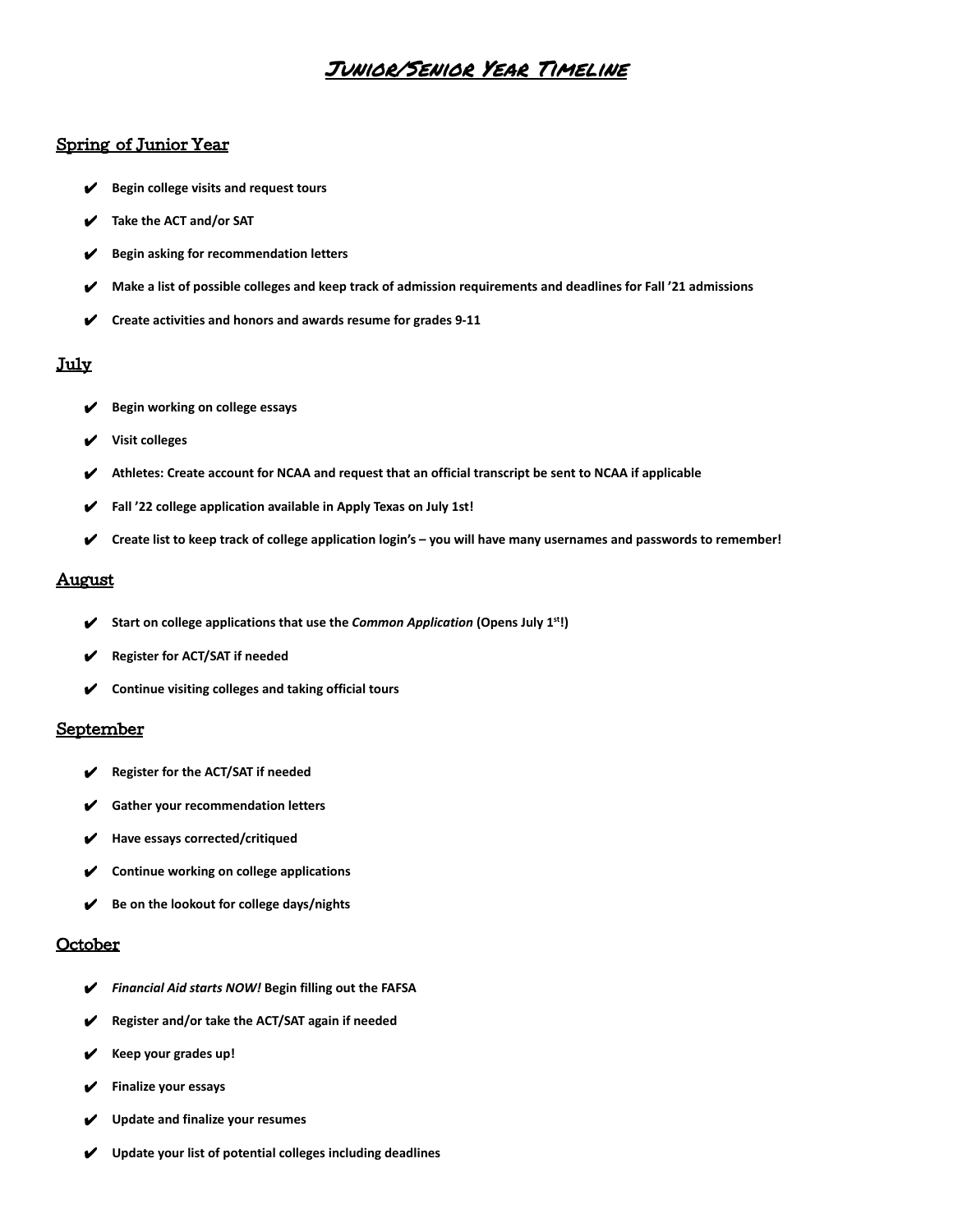### **November**

- ✔ **Finish/submit your college applications!**
- ✔ **Request transcripts from Mrs. Weaver in the counseling center or online (remember, we are closed the week of Thanksgiving!)**
- ✔ **Send official test scores from ACT and/or SAT to your colleges**
- ✔ **Fill out financial aid forms for your colleges if available**
- ✔ **Check to be sure all your recommendations went through**
- ✔ **Keep your grades up!**
- ✔ **Register and/or take the ACT/SAT again if needed (only if school has later deadline)**

#### **December**

- ✔ **Double-check on application due dates (Many applications are due December 1st !)**
- ✔ **Finish/submit your college applications**
- **Request transcripts from Mrs. Weaver in the counseling center or online**
- ✔ **Send official test scores from ACT or SAT to your colleges**
- ✔ **Fill out financial aid forms for your colleges if available**
- ✔ **Keep your grades up and finish the semester strong!**
- ✔ **Begin researching scholarships**
- ✔ **Turn in your volunteer hours to the counseling center**

#### **January**

- ✔ **Start applying for scholarships**
- ✔ **Set a reminder on your phone to check scholarship sites for updates periodically**
- ✔ **Keep checking on your admission status via college websites**
- ✔ **Remind your parents to get a jump on their 2021 taxes**

#### February

- ✔ **Keep a copy of your parent's taxes for quick reference**
- ✔ **Continue filling out scholarship applications**
- ✔ **Send your mid-year report/transcript to colleges that require it**
- ✔ **Send official transcript to NCAA (if applicable)**
- ✔ **Keep checking admissions website, email and mailbox for decisions**
- ✔ **Turn in volunteer hours to the counseling center**